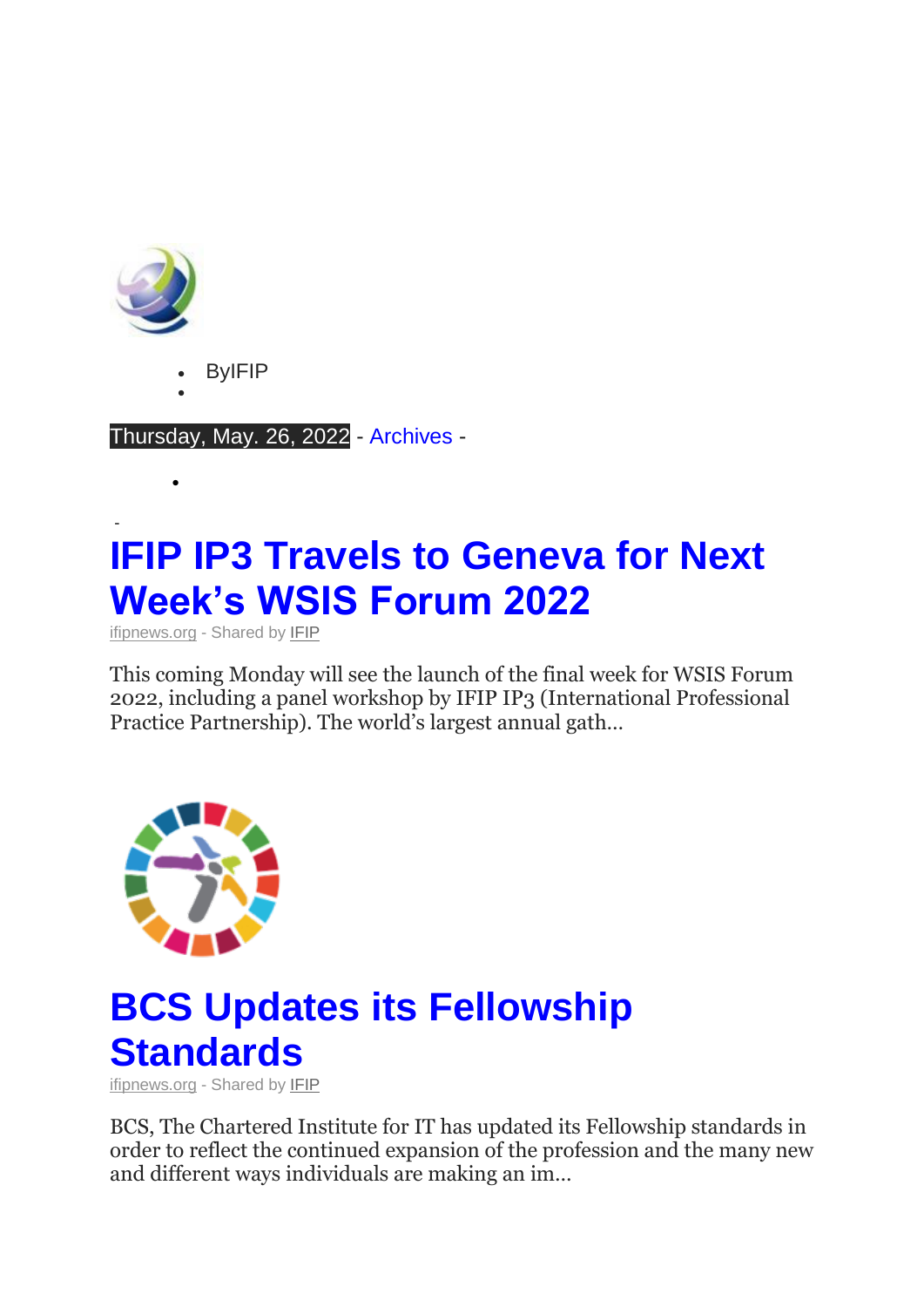



ACM Awards Grace Murray Hopper Award to Raluca Ada Popa Raluca Ada Popa, University of California, Berkeley, is the recipient of the 2021 ACM Grace Murray Hopper Award for the design of secure distri…

# **[David O'Leary Award Nominations](https://www.ifipnews.org/david-oleary-award-nominations-now-open/)  [Now Open](https://www.ifipnews.org/david-oleary-award-nominations-now-open/)**

[ifipnews.org](https://ymlpcl7.net/8d304msqwavaewjyuagaubwalamysb/click.php) - Shared by [IFIP](https://ymlpcl7.net/4cb18msqqapaewjyuaiaubwaxamysb/click.php)

Remember to nominate a respected colleague or organisation for the prestigious David O'Leary Award. Offered by IFIP IP3, the award seeks to recognise an individual or body that has: promoted and demo…

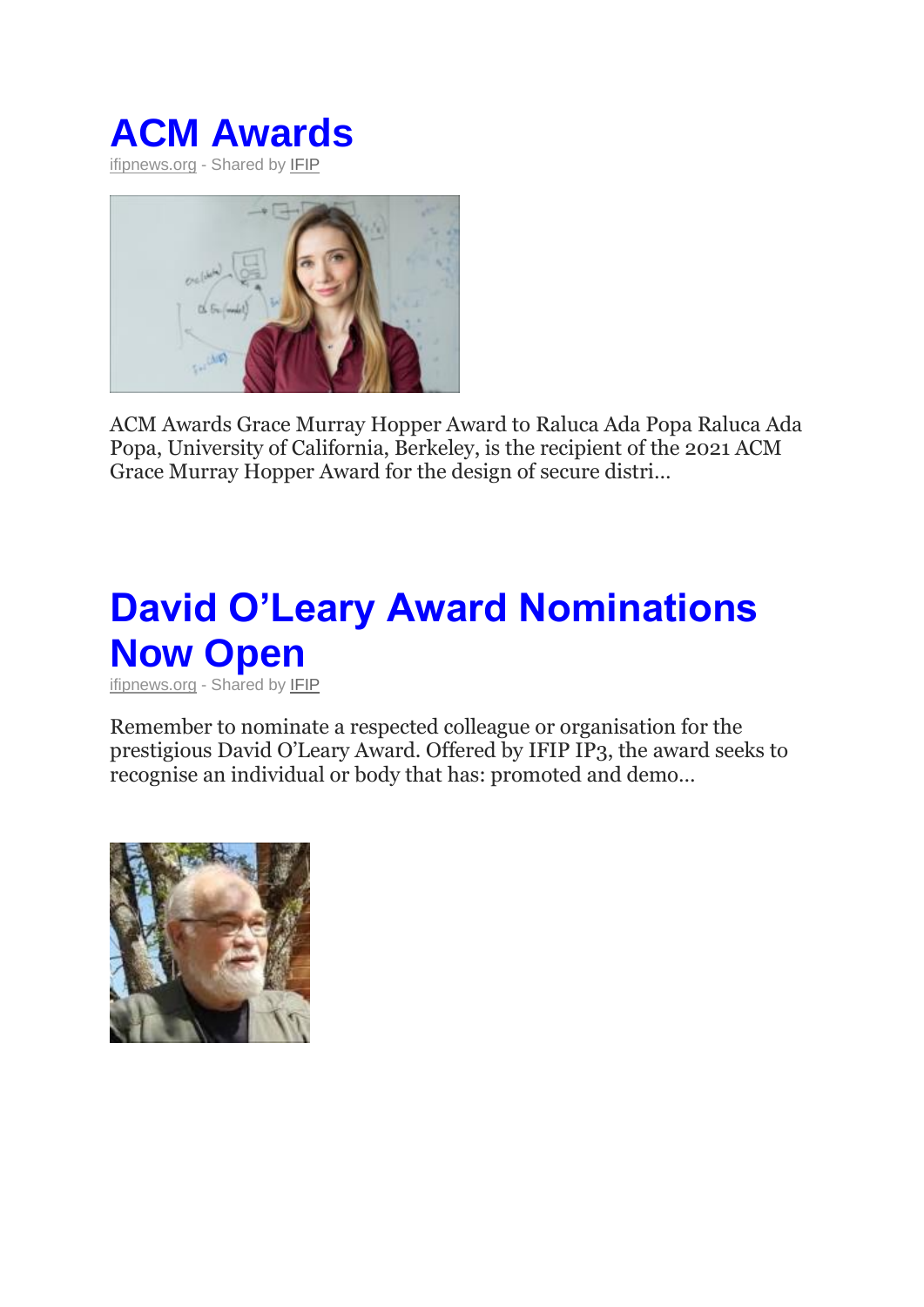# **[IFIP 10.4 WG Announces the Jean-](https://www.ifipnews.org/ifip-10-4-wg-announces-jean-claude-laprie-award-winner-2022/)[Claude Laprie Award Winner for 2022](https://www.ifipnews.org/ifip-10-4-wg-announces-jean-claude-laprie-award-winner-2022/)**

[ifipnews.org](https://ymlpcl7.net/8d304msqwavaewjyuagaubwalamysb/click.php) - Shared by [IFIP](https://ymlpcl7.net/4cb18msqqapaewjyuaiaubwaxamysb/click.php)

The Award Committee for the Jean-Claude Laprie Award has unanimously chosen a paper entitled, "An Empirical Study of the Reliability of UNIX Utilities" as winner of the 2022 award. Written by Barton …



# **[French Computer Society to Stage](https://www.ifipnews.org/french-computer-society-stage-annual-congress-14-15-june-2022/)  [Annual Congress on 14-15 June 2022](https://www.ifipnews.org/french-computer-society-stage-annual-congress-14-15-june-2022/)**

[ifipnews.org](https://ymlpcl7.net/8d304msqwavaewjyuagaubwalamysb/click.php) - Shared by [IFIP](https://ymlpcl7.net/4cb18msqqapaewjyuaiaubwaxamysb/click.php)

Paris will be the venue for the French Computer Society's 10th anniversary congress, with the SiF extending a warm invitation to come and travel through time, exploring 10 years of retrospectives and…

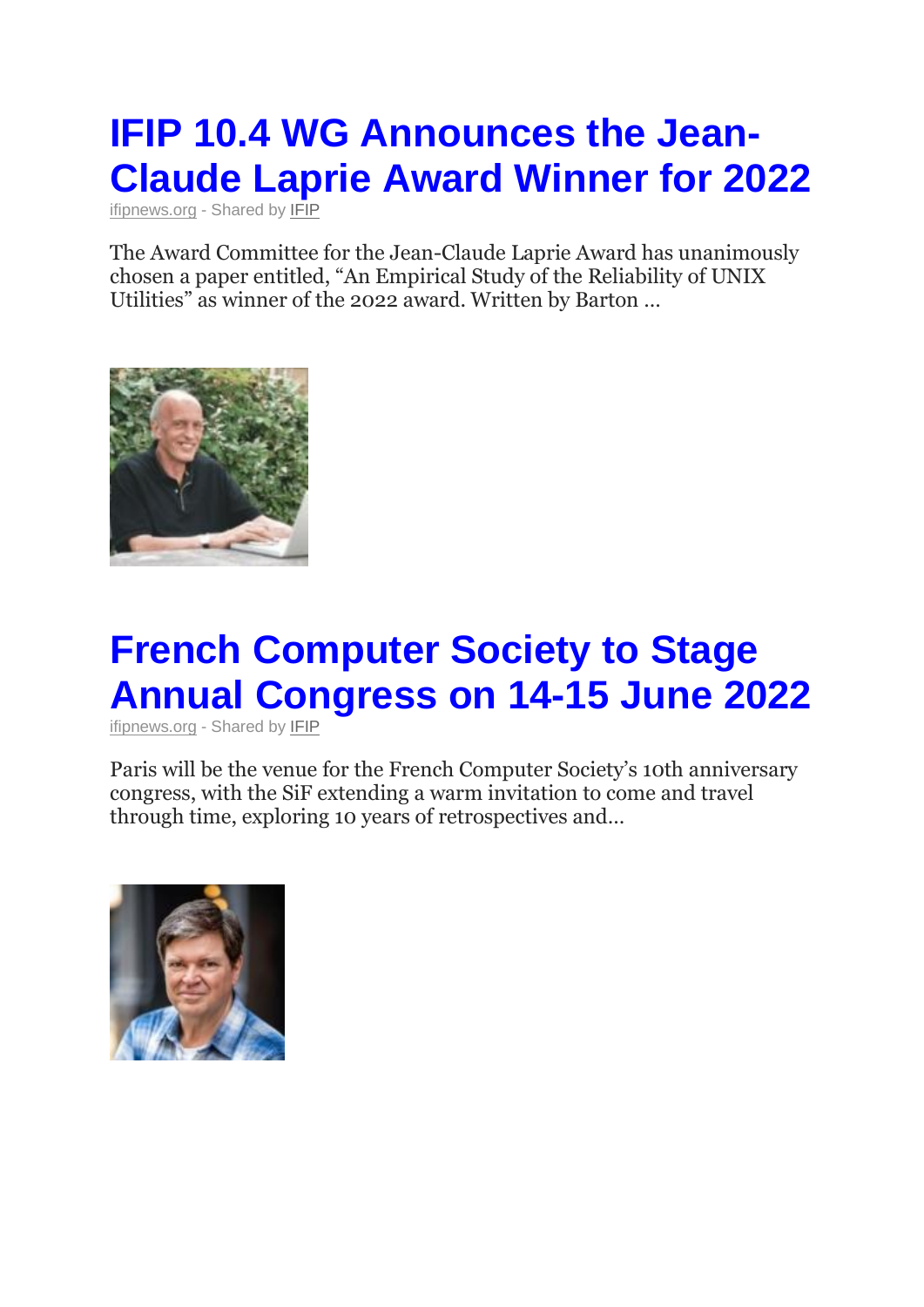### **[Infrastructures for Digital](https://www.ifipnews.org/infrastructures-digital-sovereignty-day/)  [Sovereignty Day](https://www.ifipnews.org/infrastructures-digital-sovereignty-day/)**

[ifipnews.org](https://ymlpcl7.net/8d304msqwavaewjyuagaubwalamysb/click.php) - Shared by [IFIP](https://ymlpcl7.net/4cb18msqqapaewjyuaiaubwaxamysb/click.php)



SIF is joining forces with CNAM to stage an "Infrastructures for Digital Sovereignty" day on Wednesday 1 June 2022 in Paris, France. The objective of the event to provide food for thought on the many…

## **[ACS Welcomes New Australian](https://www.ifipnews.org/acs-welcomes-new-australian-government/)  [Government](https://www.ifipnews.org/acs-welcomes-new-australian-government/)**

[ifipnews.org](https://ymlpcl7.net/8d304msqwavaewjyuagaubwalamysb/click.php) - Shared by [IFIP](https://ymlpcl7.net/4cb18msqqapaewjyuaiaubwaxamysb/click.php)



Anthony Albanese is Australia's new Prime Minister. Image: ABC News/YouTube ACS (Australian Computer Society) has welcomed the formation of a new Australian Government after the Labor Party's electio…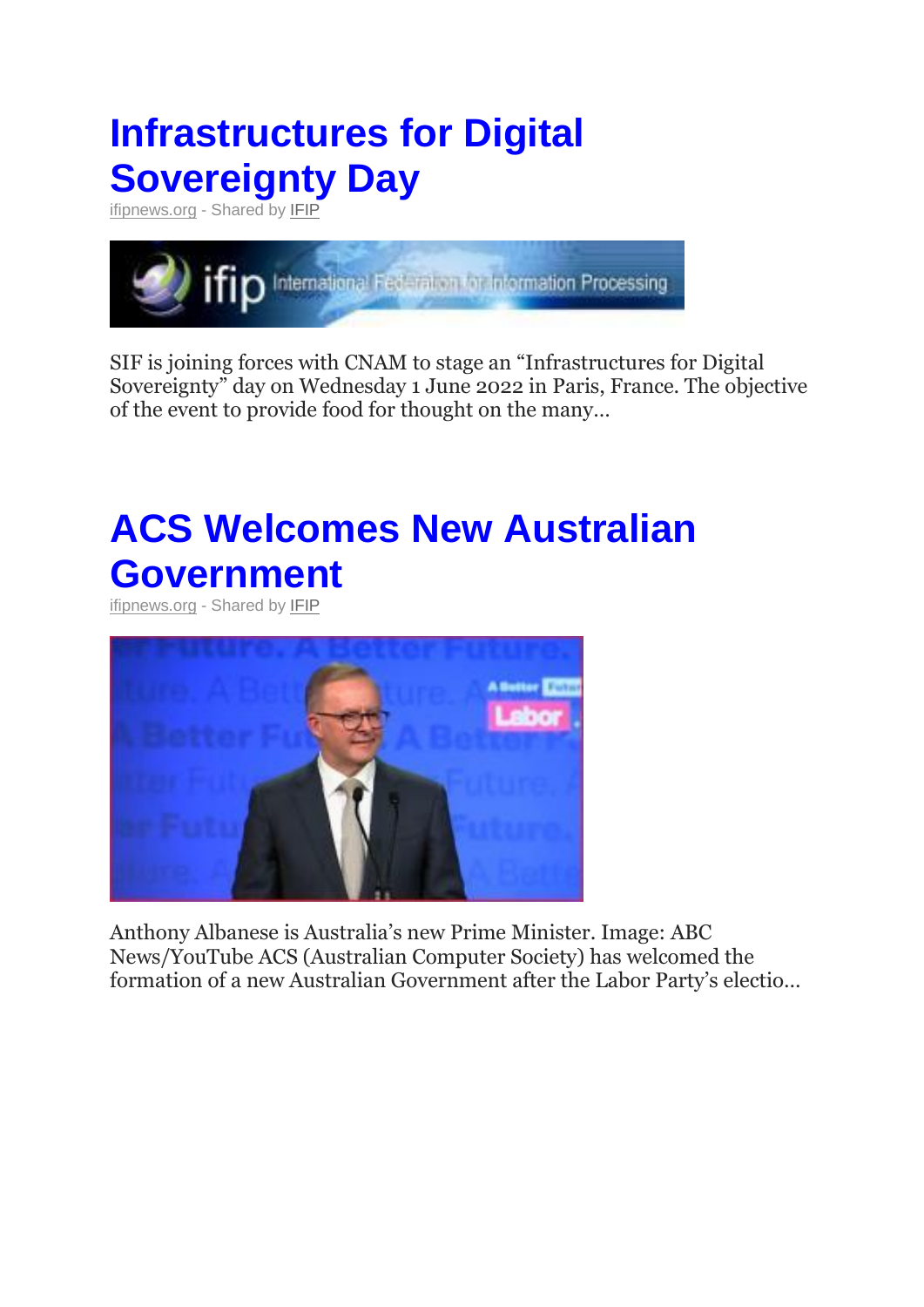#### **[IFIP WG 5.14 Chair Presents at WAC](https://www.ifipnews.org/ifip-wg-5-14-chair-presents-wac-2022/)  [2022](https://www.ifipnews.org/ifip-wg-5-14-chair-presents-wac-2022/)**

[ifipnews.org](https://ymlpcl7.net/8d304msqwavaewjyuagaubwalamysb/click.php) - Shared by **[IFIP](https://ymlpcl7.net/4cb18msqqapaewjyuaiaubwaxamysb/click.php)** 



On 18 May 2022, Professor Daoliang Li, Chair of IFIP Working Group 5.14 (Advanced Information Processing for Agriculture) attended the online World Aquaculture and Fisheries Conference (WAC 2022). As…

#### **[WG 10.5 Announces Trends on](https://www.ifipnews.org/wg-10-5-announces-trends-computer-systems-day/)  [Computer Systems Day](https://www.ifipnews.org/wg-10-5-announces-trends-computer-systems-day/)**

[ifipnews.org](https://ymlpcl7.net/8d304msqwavaewjyuagaubwalamysb/click.php) - Shared by [IFIP](https://ymlpcl7.net/4cb18msqqapaewjyuaiaubwaxamysb/click.php)



Event a Tribute to Francois Anceau On Tuesday 14 June 2022, experts in electronic systems design will gather online and onsite at the Grenoble Institute of Technology in Grenoble, France, to discuss …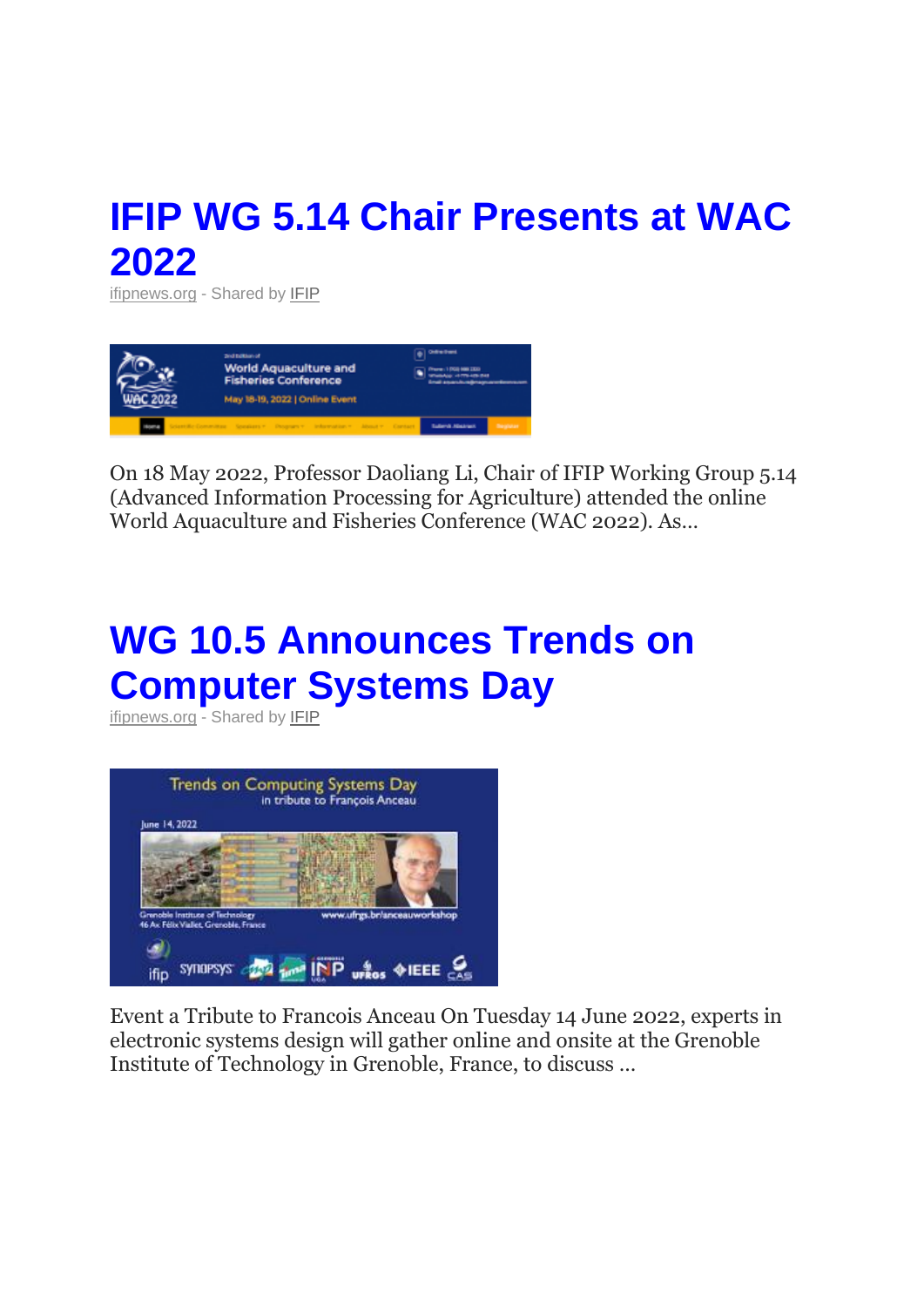



SIGMOD/PODS, Jun 12 – 17 The annual ACM SIGMOD/PODS Conference is a leading international forum for database researchers, practitioners, developers, and users to explore cutting-edge ideas and result…

#### **[NCS Events](https://www.ifipnews.org/ncs-events/)** [ifipnews.org](https://ymlpcl7.net/8d304msqwavaewjyuagaubwalamysb/click.php) - Shared by [IFIP](https://ymlpcl7.net/4cb18msqqapaewjyuaiaubwaxamysb/click.php)



Cyber Security Forum and Workshop Current local and international reports indicate that cyber attacks in Nigeria are still on the increase even though many incident in Nigeria are not reported. Today…